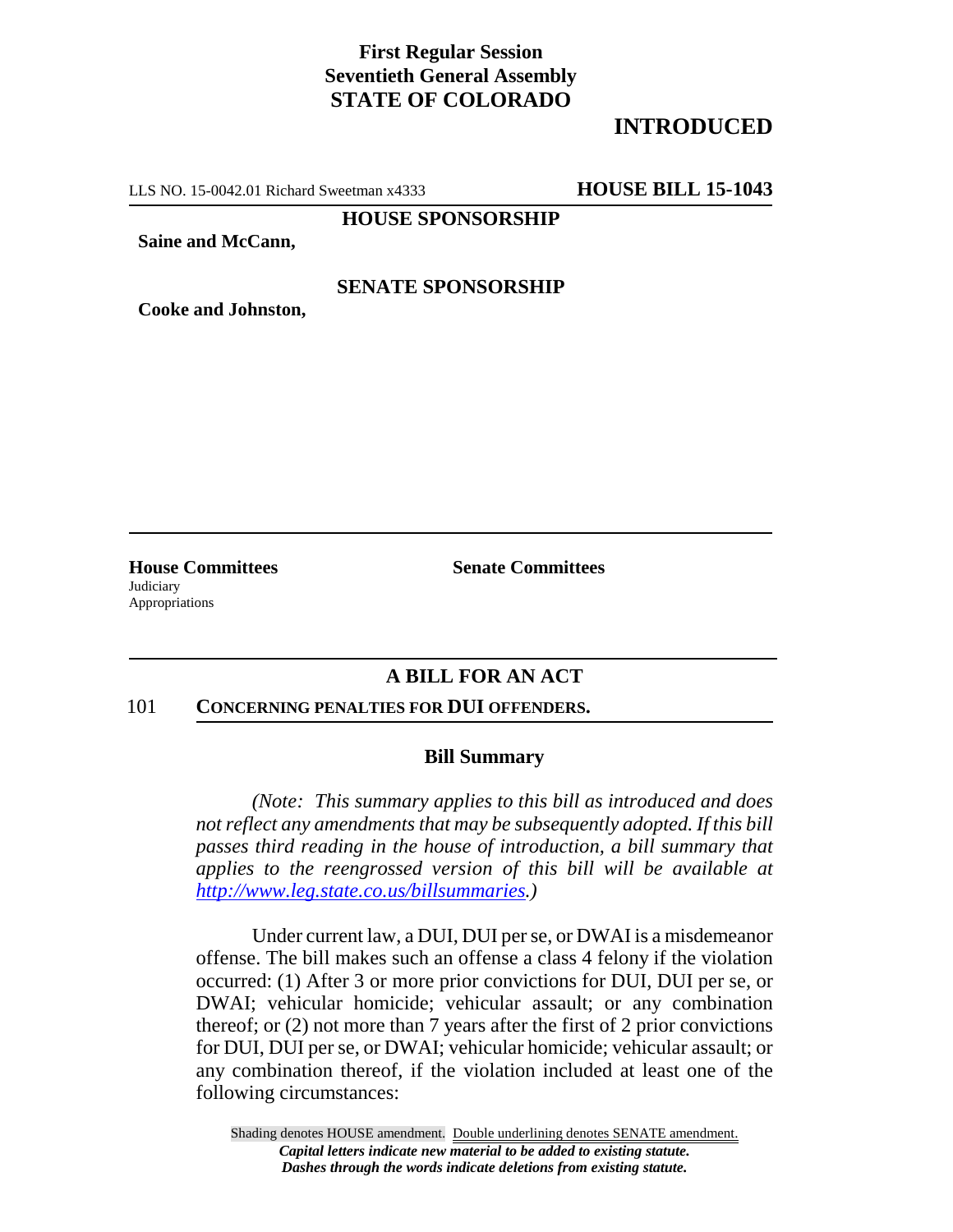- ! One or more persons less than 18 years of age were present in the person's vehicle at the time of the violation;
- ! In committing the violation, the person caused damage or injury to any property or persons;
- ! After committing the violation, the person fled the scene; or
- ! At the time of the violation, or within 2 hours after the violation, the person's BAC was 0.15 or higher.

Under current law, aggravated driving with a revoked license is a class 6 felony. The bill changes the penalty to a class 1 misdemeanor but requires a sentencing court to ensure that an offender spends a minimum of 60 days in the custody of a county jail.

Under current law, a person whose privilege to drive was revoked for multiple convictions for any combination of a DUI, DUI per se, or DWAI must hold an interlock-restricted license for at least one year following reinstatement prior to being eligible to obtain any other driver's license. The bill expands this period to a minimum of 2 years and a maximum of 5 years.

The bill repeals provisions relating to the crime of aggravated driving with a revoked license when the offender also commits DUI, DUI per se, or DWAI as part of the same criminal episode.

The bill makes conforming amendments.

1 *Be it enacted by the General Assembly of the State of Colorado:*

2 **SECTION 1.** In Colorado Revised Statutes, 42-4-1301, **amend**

- 3 (1) (a), (1) (b), and (2) (a); **repeal** (2) (a.5); and **add** (1) (j), (1) (k), and
- 4  $(2)$  (d) as follows:

5 **42-4-1301. Driving under the influence - driving while** 6 **impaired - driving with excessive alcoholic content - definitions penalties.** (1) (a) It is a misdemeanor for any A person who is DRIVES A 8 MOTOR VEHICLE OR VEHICLE under the influence of alcohol or one or 9 more drugs, or a combination of both alcohol and one or more drugs, to 10 drive a motor vehicle or vehicle COMMITS DRIVING UNDER THE 11 INFLUENCE. DRIVING UNDER THE INFLUENCE IS A MISDEMEANOR, BUT IT 12 IS A CLASS 4 FELONY IF:

13 (I) THE VIOLATION OCCURRED AFTER THREE OR MORE PRIOR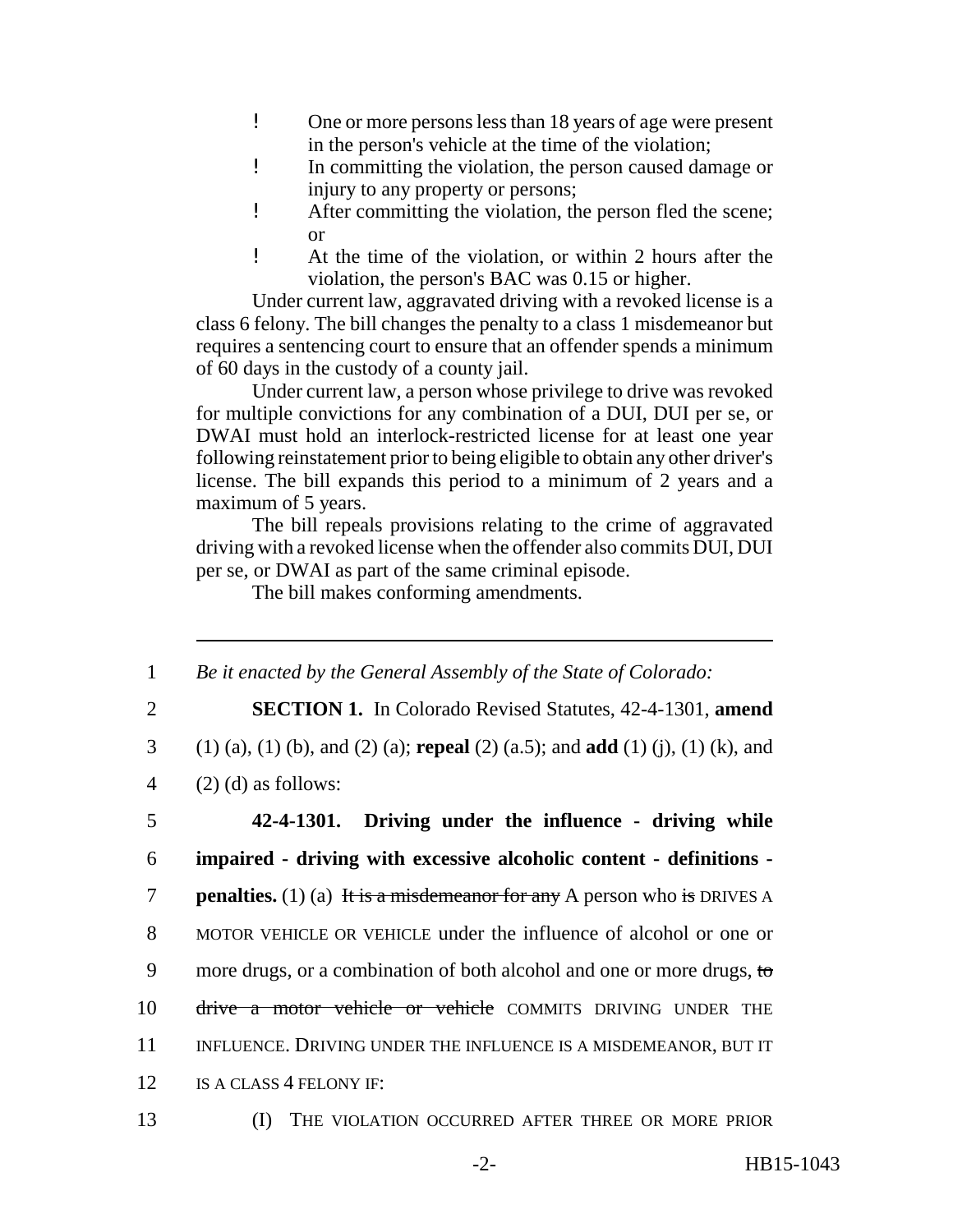CONVICTIONS, ARISING OUT OF SEPARATE AND DISTINCT CRIMINAL EPISODES, FOR DUI, DUI PER SE, OR DWAI; VEHICULAR HOMICIDE, AS DESCRIBED IN SECTION 18-3-106 (1) (b), C.R.S.; VEHICULAR ASSAULT, AS DESCRIBED IN SECTION 18-3-205 (1) (b), C.R.S.; OR ANY COMBINATION THEREOF; OR

 (II) THE VIOLATION OCCURRED NOT MORE THAN SEVEN YEARS AFTER THE FIRST OF TWO PRIOR CONVICTIONS, TRIED AND ARISING OUT OF SEPARATE AND DISTINCT CRIMINAL EPISODES, FOR DUI, DUI PER SE, OR 9 DWAI; VEHICULAR HOMICIDE, AS DESCRIBED IN SECTION 18-3-106(1)(b), C.R.S.; VEHICULAR ASSAULT, AS DESCRIBED IN SECTION 18-3-205 (1) (b), 11 C.R.S.; OR ANY COMBINATION THEREOF, AND THE VIOLATION INCLUDED 12 AT LEAST ONE OF THE FOLLOWING CIRCUMSTANCES:

 (A) ONE OR MORE PERSONS LESS THAN EIGHTEEN YEARS OF AGE WERE PRESENT IN THE PERSON'S VEHICLE AT THE TIME OF THE VIOLATION; (B) IN COMMITTING THE VIOLATION, THE PERSON CAUSED DAMAGE 16 OR INJURY TO ANY PROPERTY OR PERSONS;

 (C) AFTER COMMITTING THE VIOLATION, THE PERSON FLED THE 18 SCENE IN VIOLATION OF SECTION 42-4-1601 OR 42-4-1602; OR

 (D) AT THE TIME OF THE VIOLATION, OR WITHIN TWO HOURS AFTER THE VIOLATION, THE PERSON'S BAC WAS 0.15 OR HIGHER.

21 (b) It is a misdemeanor for any A person who is DRIVES A MOTOR VEHICLE OR VEHICLE WHILE impaired by alcohol or by one or more drugs, 23 or by a combination of alcohol and one or more drugs, to drive a motor 24 vehicle or vehicle COMMITS DRIVING WHILE ABILITY IMPAIRED. DRIVING 25 WHILE ABILITY IMPAIRED IS A MISDEMEANOR, BUT IT IS A CLASS 4 FELONY IF:

(I) THE VIOLATION OCCURRED AFTER THREE OR MORE PRIOR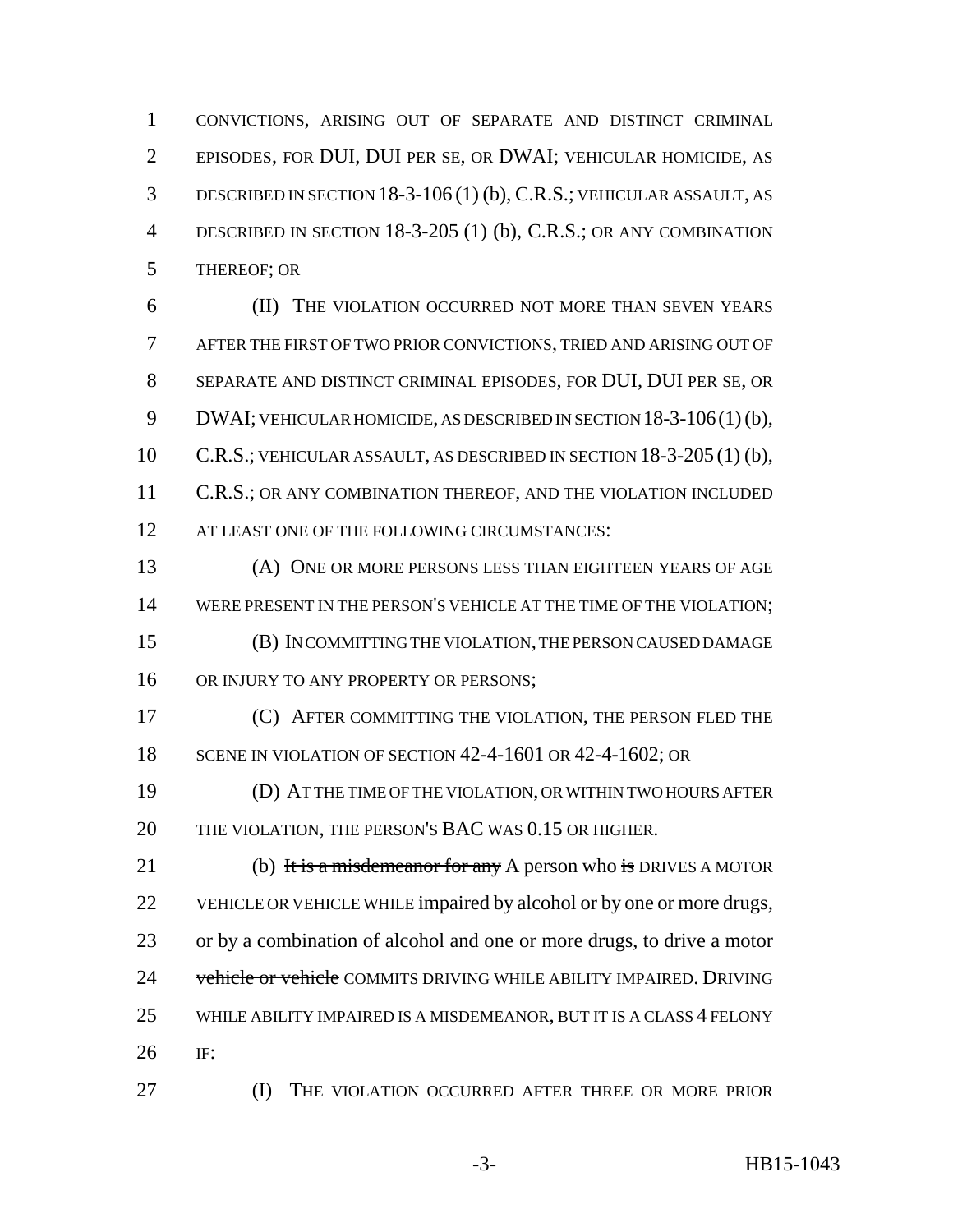CONVICTIONS, ARISING OUT OF SEPARATE AND DISTINCT CRIMINAL EPISODES, FOR DUI, DUI PER SE, OR DWAI; VEHICULAR HOMICIDE, AS DESCRIBED IN SECTION 18-3-106 (1) (b), C.R.S.; VEHICULAR ASSAULT, AS DESCRIBED IN SECTION 18-3-205 (1) (b), C.R.S.; OR ANY COMBINATION THEREOF; OR

 (II) THE VIOLATION OCCURRED NOT MORE THAN SEVEN YEARS AFTER THE FIRST OF TWO PRIOR CONVICTIONS, ARISING OUT OF SEPARATE AND DISTINCT CRIMINAL EPISODES, FOR DUI, DUI PER SE, OR DWAI; VEHICULAR HOMICIDE, AS DESCRIBED IN SECTION 18-3-106(1) (b), C.R.S.; VEHICULAR ASSAULT, AS DESCRIBED IN SECTION 18-3-205 (1) (b), C.R.S.; OR ANY COMBINATION THEREOF, AND THE VIOLATION INCLUDED AT LEAST 12 ONE OF THE FOLLOWING CIRCUMSTANCES:

 (A) ONE OR MORE PERSONS LESS THAN EIGHTEEN YEARS OF AGE WERE PRESENT IN THE PERSON'S VEHICLE AT THE TIME OF THE VIOLATION; (B) IN COMMITTING THE VIOLATION, THE PERSON CAUSED DAMAGE 16 OR INJURY TO ANY PROPERTY OR PERSONS;

 (C) AFTER COMMITTING THE VIOLATION, THE PERSON FLED THE 18 SCENE IN VIOLATION OF SECTION 42-4-1601 OR 42-4-1602; OR

 (D) AT THE TIME OF THE VIOLATION, OR WITHIN TWO HOURS AFTER THE VIOLATION, THE PERSON'S BAC WAS 0.15 OR HIGHER.

 (j) FOR THE PURPOSES OF THIS SECTION, A PERSON IS DEEMED TO HAVE A PRIOR CONVICTION FOR DUI, DUI PER SE, OR DWAI; VEHICULAR HOMICIDE, AS DESCRIBED IN SECTION 18-3-106 (1) (b), C.R.S.; OR VEHICULAR ASSAULT, AS DESCRIBED IN SECTION 18-3-205 (1) (b), C.R.S., IF THE PERSON HAS BEEN CONVICTED UNDER THE LAWS OF THIS STATE OR UNDER THE LAWS OF ANY OTHER STATE, THE UNITED STATES, OR ANY TERRITORY SUBJECT TO THE JURISDICTION OF THE UNITED STATES, OF AN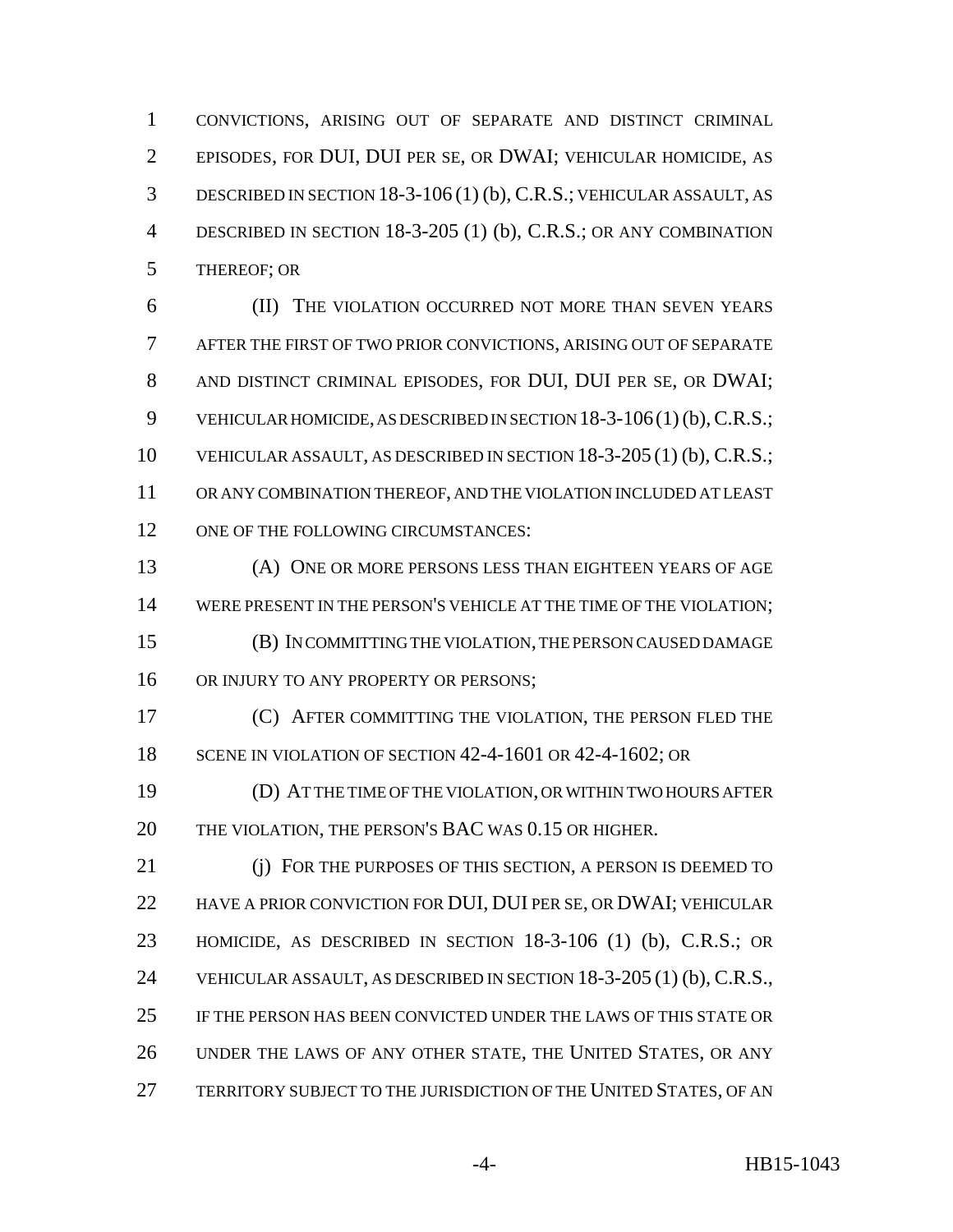ACT THAT, IF COMMITTED WITHIN THIS STATE, WOULD CONSTITUTE ANY OF THESE OFFENSES. THE PROSECUTION SHALL SET FORTH SUCH PRIOR CONVICTIONS IN THE INDICTMENT OR INFORMATION.

 (k) (I) IF A DEFENDANT IS CONVICTED OF A CLASS 4 FELONY PURSUANT TO THIS SECTION, THE COURT SHALL SENTENCE THE PERSON IN ACCORDANCE WITH THE PROVISIONS OF SECTIONS 18-1.3-401, C.R.S.

 (II) (A) NOTWITHSTANDING THE PROVISIONS OF SUBPARAGRAPH (I) OF THIS PARAGRAPH (k), BEFORE THE IMPOSITION OF ANY SENTENCE TO THE DEPARTMENT OF CORRECTIONS FOR A FELONY DUI, DUI PER SE, OR DWAI OFFENSE, AT SENTENCING OR AT RESENTENCING AFTER A REVOCATION OF PROBATION OR A COMMUNITY CORRECTIONS SENTENCE, THE COURT SHALL CONSIDER ALL THE FACTORS DESCRIBED IN SUB-SUBPARAGRAPH (B) OF THIS SUBPARAGRAPH (II).

 (B) IF THE COURT SENTENCES THE DEFENDANT TO THE DEPARTMENT OF CORRECTIONS FOR A FELONY DUI,DUI PER SE, OR DWAI OFFENSE, IT MUST DETERMINE THAT INCARCERATION IS THE MOST 17 SUITABLE OPTION GIVEN THE FACTS AND CIRCUMSTANCES OF THE CASE, INCLUDING THE DEFENDANT'S WILLINGNESS TO PARTICIPATE IN TREATMENT.ADDITIONALLY, THE COURT SHALL CONSIDER WHETHER ALL OTHER REASONABLE AND APPROPRIATE SANCTIONS AND RESPONSES TO THE VIOLATION THAT ARE AVAILABLE TO THE COURT HAVE BEEN EXHAUSTED, DO NOT APPEAR LIKELY TO BE SUCCESSFUL IF TRIED, OR PRESENT AN UNACCEPTABLE RISK TO PUBLIC SAFETY.

24 (2) (a) It is a misdemeanor for any A person to drive WHO DRIVES a motor vehicle or vehicle when the person's BAC is 0.08 or more at the time of driving or within two hours after driving COMMITS DUI PER SE. During a trial, if the state's evidence raises the issue, or if a defendant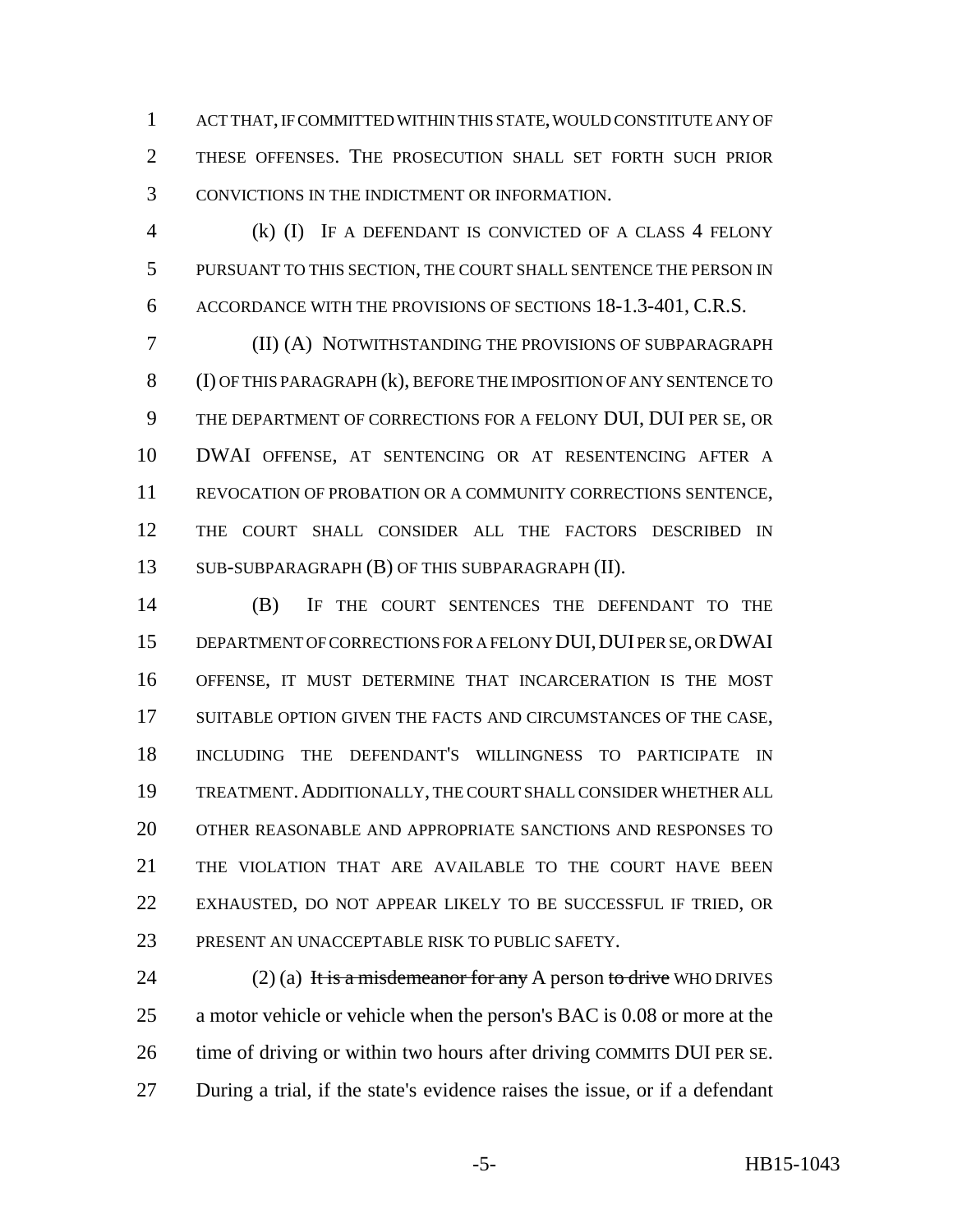presents some credible evidence, that the defendant consumed alcohol between the time that the defendant stopped driving and the time that testing occurred, such issue shall be an affirmative defense, and the prosecution must establish beyond a reasonable doubt that the minimum 0.08 blood or breath alcohol content required in this paragraph (a) was reached as a result of alcohol consumed by the defendant before the defendant stopped driving. DUI PER SE IS A MISDEMEANOR, BUT IT IS A CLASS 4 FELONY IF:

 (I) THE VIOLATION OCCURRED AFTER THREE OR MORE PRIOR CONVICTIONS, ARISING OUT OF SEPARATE AND DISTINCT CRIMINAL EPISODES, FOR DUI, DUI PER SE, OR DWAI; VEHICULAR HOMICIDE, AS DESCRIBED IN SECTION 18-3-106 (1) (b), C.R.S.; VEHICULAR ASSAULT, AS DESCRIBED IN SECTION 18-3-205 (1) (b), C.R.S.; OR ANY COMBINATION THEREOF; OR

**(II)** THE VIOLATION OCCURRED NOT MORE THAN SEVEN YEARS AFTER THE FIRST OF TWO PRIOR CONVICTIONS, ARISING OUT OF SEPARATE AND DISTINCT CRIMINAL EPISODES, FOR DUI, DUI PER SE, OR DWAI; 18 VEHICULAR HOMICIDE, AS DESCRIBED IN SECTION 18-3-106(1) (b), C.R.S.; VEHICULAR ASSAULT, AS DESCRIBED IN SECTION 18-3-205 (1) (b), C.R.S.; OR ANY COMBINATION THEREOF, AND THE VIOLATION INCLUDED AT LEAST 21 ONE OF THE FOLLOWING CIRCUMSTANCES:

 (A) ONE OR MORE PERSONS LESS THAN EIGHTEEN YEARS OF AGE WERE PRESENT IN THE PERSON'S VEHICLE AT THE TIME OF THE VIOLATION; (B) IN COMMITTING THE VIOLATION, THE PERSON CAUSED DAMAGE OR INJURY TO ANY PROPERTY OR PERSONS;

**(C) AFTER COMMITTING THE VIOLATION, THE PERSON FLED THE** 27 SCENE IN VIOLATION OF SECTION 42-4-1601 OR 42-4-1602; OR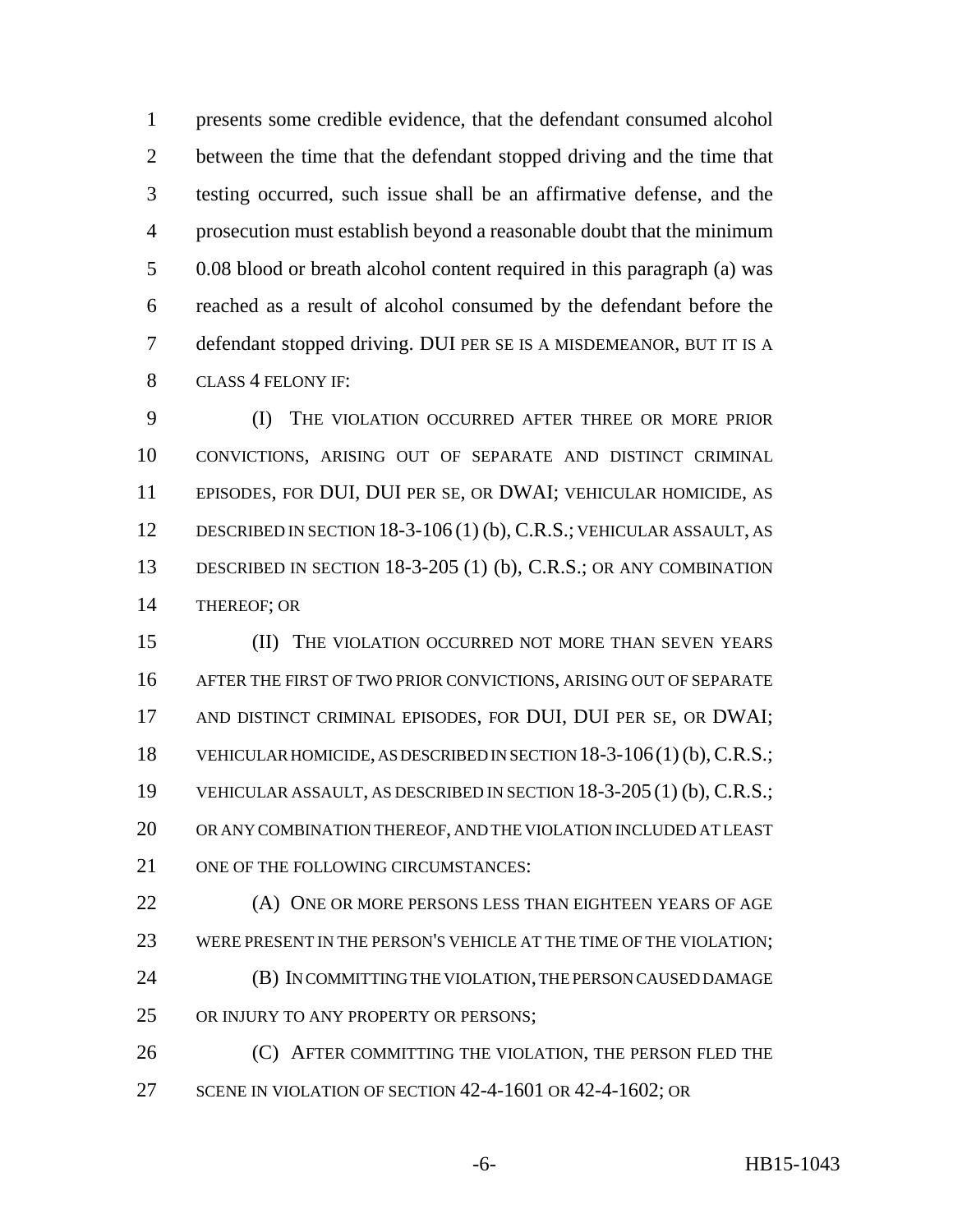(D) AT THE TIME OF THE VIOLATION, OR WITHIN TWO HOURS AFTER THE VIOLATION, THE PERSON'S BAC WAS 0.15 OR HIGHER.

 (a.5) (I) It is a class A traffic infraction for any person under twenty-one years of age to drive a motor vehicle or vehicle when the 5 person's BAC, as shown by analysis of the person's breath, is at least  $0.02$  but not more than 0.05 at the time of driving or within two hours after driving. The court, upon sentencing a defendant pursuant to this subparagraph (I), may, in addition to any penalty imposed under a class A traffic infraction, order that the defendant perform up to twenty-four hours of useful public service, subject to the conditions and restrictions 11 of section 18-1.3-507, C.R.S., and may further order that the defendant 12 submit to and complete an alcohol evaluation or assessment, an alcohol education program, or an alcohol treatment program at such defendant's own expense.

15 (II) A second or subsequent violation of this paragraph  $(a.5)$  shall 16 be a class 2 traffic misdemeanor.

 (d) (I) IT IS A CLASS A TRAFFIC INFRACTION FOR ANY PERSON UNDER TWENTY-ONE YEARS OF AGE TO DRIVE A MOTOR VEHICLE OR VEHICLE WHEN THE PERSON'S BAC, AS SHOWN BY ANALYSIS OF THE PERSON'S BREATH, IS AT LEAST 0.02 BUT NOT MORE THAN 0.05 AT THE TIME OF DRIVING OR WITHIN TWO HOURS AFTER DRIVING. THE COURT, 22 UPON SENTENCING A DEFENDANT PURSUANT TO THIS SUBPARAGRAPH (I), 23 MAY ORDER, IN ADDITION TO ANY PENALTY IMPOSED UNDER A CLASS A TRAFFIC INFRACTION, THAT THE DEFENDANT PERFORM UP TO TWENTY-FOUR HOURS OF USEFUL PUBLIC SERVICE, SUBJECT TO THE 26 CONDITIONS AND RESTRICTIONS OF SECTION 18-1.3-507, C.R.S., AND MAY FURTHER ORDER THAT THE DEFENDANT SUBMIT TO AND COMPLETE AN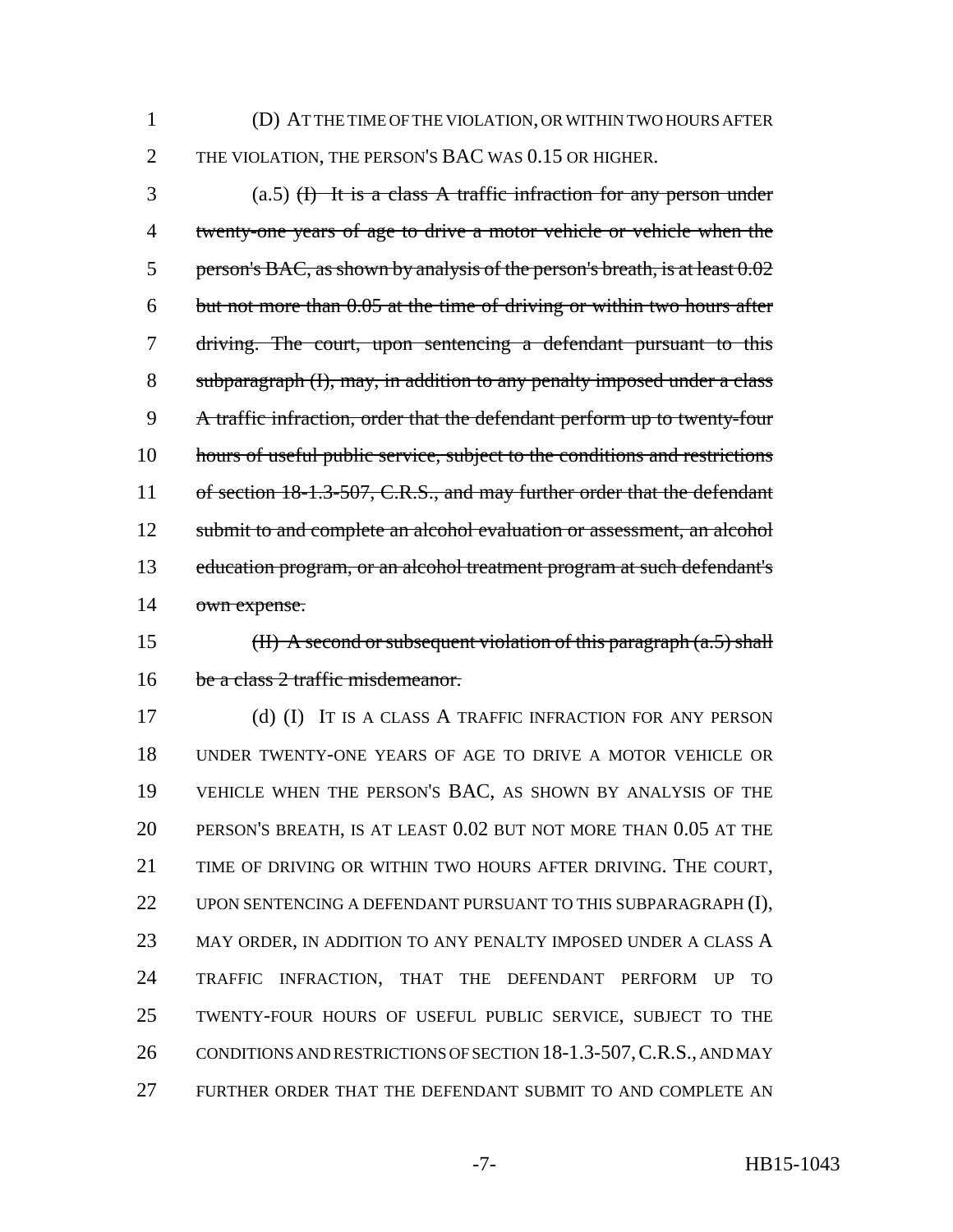ALCOHOL EVALUATION OR ASSESSMENT, AN ALCOHOL EDUCATION PROGRAM, OR AN ALCOHOL TREATMENT PROGRAM AT SUCH DEFENDANT'S OWN EXPENSE.

 (II) A SECOND OR SUBSEQUENT VIOLATION OF THIS PARAGRAPH (d) IS A CLASS 2 TRAFFIC MISDEMEANOR.

 **SECTION 2.** In Colorado Revised Statutes, 42-4-1307, **amend** (2), (5) (a) introductory portion, (5) (b) introductory portion, (6) (a) introductory portion, (7) (a), (7) (b) (V), (7) (c), (8), (9) (a), and (15) introductory portion; and **add** (6) (c) as follows:

 **42-4-1307. Penalties for traffic offenses involving alcohol and drugs - legislative declaration - definitions - repeal.** (2) **Definitions.** As used in this section, unless the context otherwise requires:

 (a) "APPROVED IGNITION INTERLOCK DEVICE" HAS THE SAME MEANING AS SET FORTH IN SECTION 42-2-132.5.

 $\left(\frac{a}{b}\right)$  "Conviction" means a verdict of guilty by a judge or jury or a plea of guilty or nolo contendere that is accepted by the court for an offense or adjudication for an offense that would constitute a criminal offense if committed by an adult. "Conviction" also includes having received a deferred judgment and sentence or deferred adjudication; except that a person shall not be deemed to have been convicted if the person has successfully completed a deferred sentence or deferred adjudication.

 $\left(\frac{b}{c}\right)$  (c) "Driving under the influence" or "DUI" means driving a motor vehicle or vehicle when a person has consumed alcohol or one or more drugs, or a combination of alcohol and one or more drugs, that affects the person to a degree that the person is substantially incapable, either mentally or physically, or both mentally and physically, of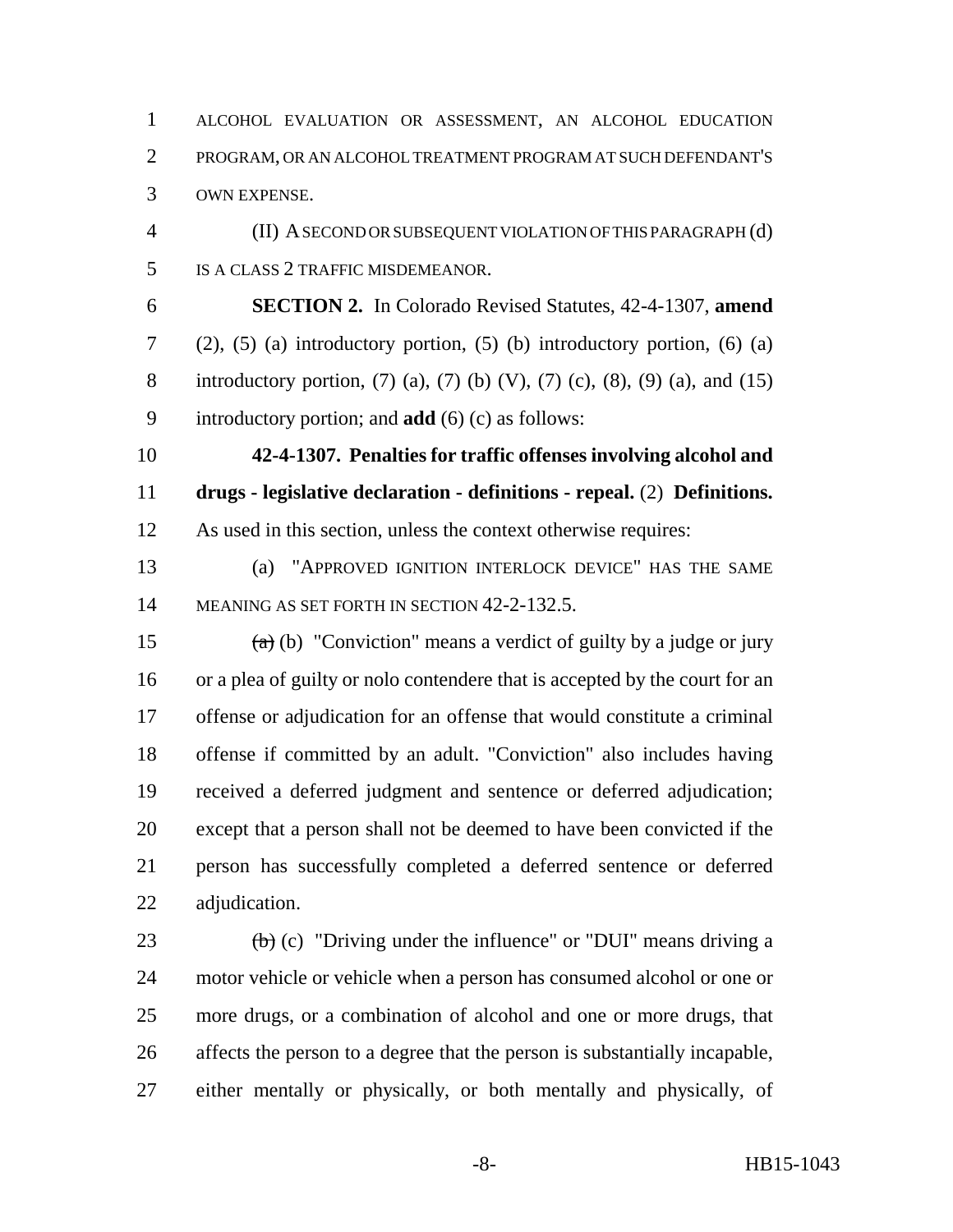exercising clear judgment, sufficient physical control, or due care in the safe operation of a vehicle.

 $\left(\frac{c}{c}\right)$  (d) "Driving while ability impaired" or "DWAI" means driving a motor vehicle or vehicle when a person has consumed alcohol or one or more drugs, or a combination of both alcohol and one or more drugs, that affects the person to the slightest degree so that the person is less able than the person ordinarily would have been, either mentally or physically, or both mentally and physically, to exercise clear judgment, sufficient physical control, or due care in the safe operation of a vehicle.

10  $(d)$  (e) "UDD" shall have the same meaning as provided in section 42-1-102 (109.7).

 (5) **Second offenses.** (a) Except as otherwise provided in subsection (6) of this section, a person who is convicted of DUI, DUI per se, or DWAI who, at the time of sentencing, has a prior conviction of DUI, DUI per se, DWAI, vehicular homicide pursuant to section 18-3-106 (1) (b), C.R.S., vehicular assault pursuant to section 18-3-205 (1) (b), C.R.S., aggravated driving with a revoked license pursuant to section 42-2-206 (1) (b) (I) (A) or (1) (b) (I) (B), AS THAT CRIME EXISTED 19 BEFORE THE EFFECTIVE DATE OF HOUSE BILL 15-\_\_\_\_, AS ENACTED IN 2015, or driving while the person's driver's license was under restraint 21 pursuant to section 42-2-138 (1) (d), shall MUST be punished by:

 (b) If a person is convicted of DUI, DUI per se, or DWAI and the violation occurred less than five years after the date of a previous violation for which the person was convicted of DUI, DUI per se, DWAI, vehicular homicide pursuant to section 18-3-106 (1) (b), C.R.S., vehicular assault pursuant to section 18-3-205 (1) (b), C.R.S., aggravated driving 27 with a revoked license pursuant to section 42-2-206 (1) (b) (I) (A) or (1)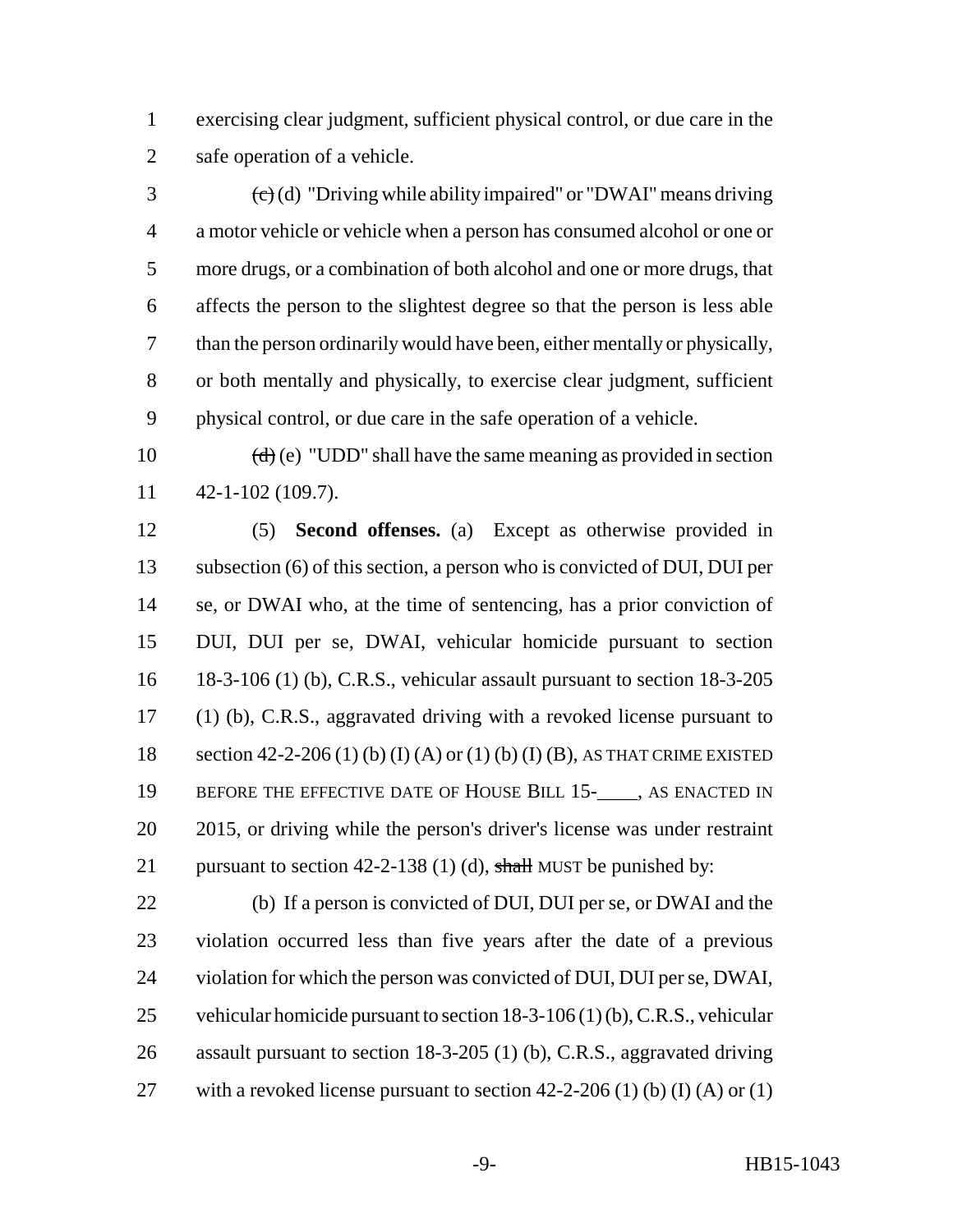(b) (I) (B), AS THAT CRIME EXISTED BEFORE THE EFFECTIVE DATE OF 2 HOUSE BILL 15-\_\_\_\_, AS ENACTED IN 2015, or driving while the person's driver's license was under restraint pursuant to section 42-2-138 (1) (d), 4 the court shall DOES not have discretion to employ any sentencing alternatives described in section 18-1.3-106, C.R.S., during the minimum period of imprisonment described in subparagraph (I) of paragraph (a) of this subsection (5); except that a court may allow the person to participate 8 in a program pursuant to section  $18-1.3-106 (1) (a) (II), (1) (a) (IV), or (1)$  (a) (V), C.R.S., only if the program is available through the county in which the person is imprisoned and only for the purpose of:

 (6) **Third and subsequent offenses.** (a) EXCEPT AS PROVIDED IN SECTION 42-4-1301 (1) (a) (I), (1) (a) (II), (1) (b) (I), (1) (b) (II), (2) (a) (I), AND (2) (a) (II), a person who is convicted of DUI, DUI per se, or DWAI who, at the time of sentencing, has two or more prior convictions of DUI, DUI per se, DWAI, vehicular homicide pursuant to section 18-3-106 (1) (b), C.R.S., vehicular assault pursuant to section 18-3-205 (1) (b), C.R.S., aggravated driving with a revoked license pursuant to section 42-2-206 (1) (b) (I) (A) or (1) (b) (I) (B), AS THAT CRIME EXISTED 19 BEFORE THE EFFECTIVE DATE OF HOUSE BILL 15-\_\_\_\_, AS ENACTED IN 2015, or driving while the person's driver's license was under restraint 21 pursuant to section  $42-2-138$  (1) (d) shall MUST be punished by:

**(c) NOTWITHSTANDING ANY OTHER PROVISION OF LAW, A COURT**  MAY SENTENCE A PERSON WHO IS CONVICTED OF DUI, DUI PER SE, OR DWAI TO THE CUSTODY OF A COMMUNITY CORRECTIONS FACILITY FOR 25 SOME PORTION OF THE PERSON'S SENTENCE IF:

 (I) AT THE TIME OF SENTENCING, THE PERSON HAS TWO PRIOR CONVICTIONS OF DUI, DUI PER SE, DWAI, VEHICULAR HOMICIDE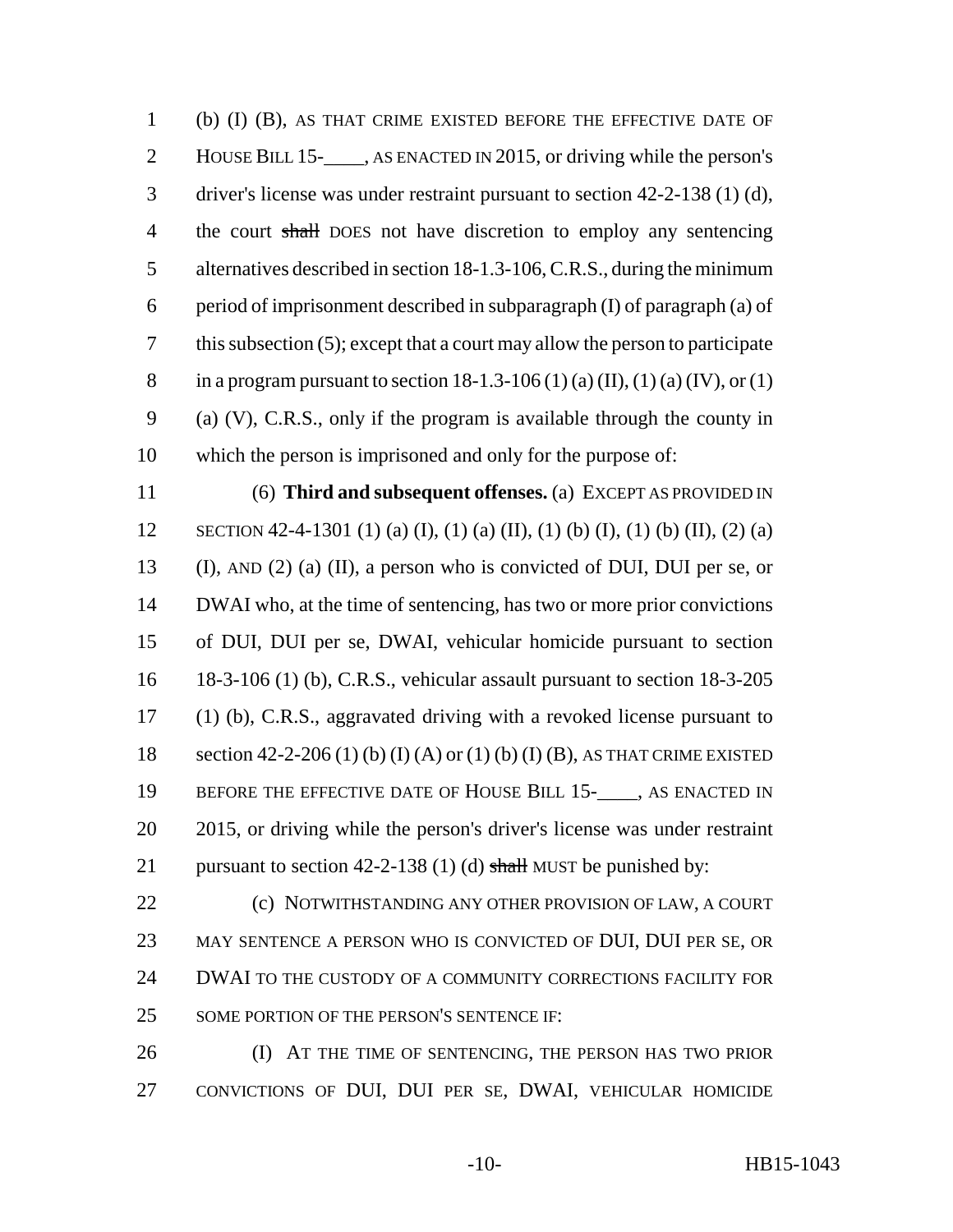PURSUANT TO SECTION 18-3-106 (1) (b), C.R.S., OR VEHICULAR ASSAULT PURSUANT TO SECTION 18-3-205 (1) (b), C.R.S.;

 (II) THE FIRST OF THE PERSON'S TWO PRIOR CONVICTIONS WAS BASED ON A VIOLATION THAT OCCURRED NOT MORE THAN SEVEN YEARS BEFORE THE VIOLATION FOR WHICH THE PERSON IS BEING SENTENCED; AND (III) THE VIOLATION FOR WHICH THE PERSON IS BEING SENTENCED DID NOT INCLUDE ANY OF THE CIRCUMSTANCES DESCRIBED IN SECTION 8 42-4-1301 (1) (a) (II), 42-4-1301 (1) (b) (II), or 42-4-1301 (2) (a) (II).

 (7) **Probation-related penalties.** When a person is sentenced to a period of probation pursuant to subparagraph (IV) of paragraph (a) of subsection (5) of this section or subparagraph (IV) of paragraph (a) of subsection (6) of this section:

13 (a) The court shall impose in addition to any other condition of 14 probation, a sentence to one year of imprisonment in the county jail, 15 which sentence shall MUST be suspended, and against which sentence the person shall not receive credit for any period of imprisonment to which he or she is sentenced pursuant to subparagraph (I) of paragraph (a) of subsection (5) of this section or subparagraph (I) of paragraph (a) of subsection (6) of this section;

(b) The court:

 (V) May require the person to use an approved ignition interlock 22 device as defined in section  $42-2-132.5$  (9) (a), during the period of probation at the person's own expense;

24 (c) (I) The court may impose all or part of the suspended sentence 25 described in subparagraph  $(W)$  of paragraph  $(a)$  of subsection  $(5)$  of this 26 section or subparagraph  $(W)$  of paragraph (a) of subsection (6) of this 27 section at any time during the period of probation if the person violates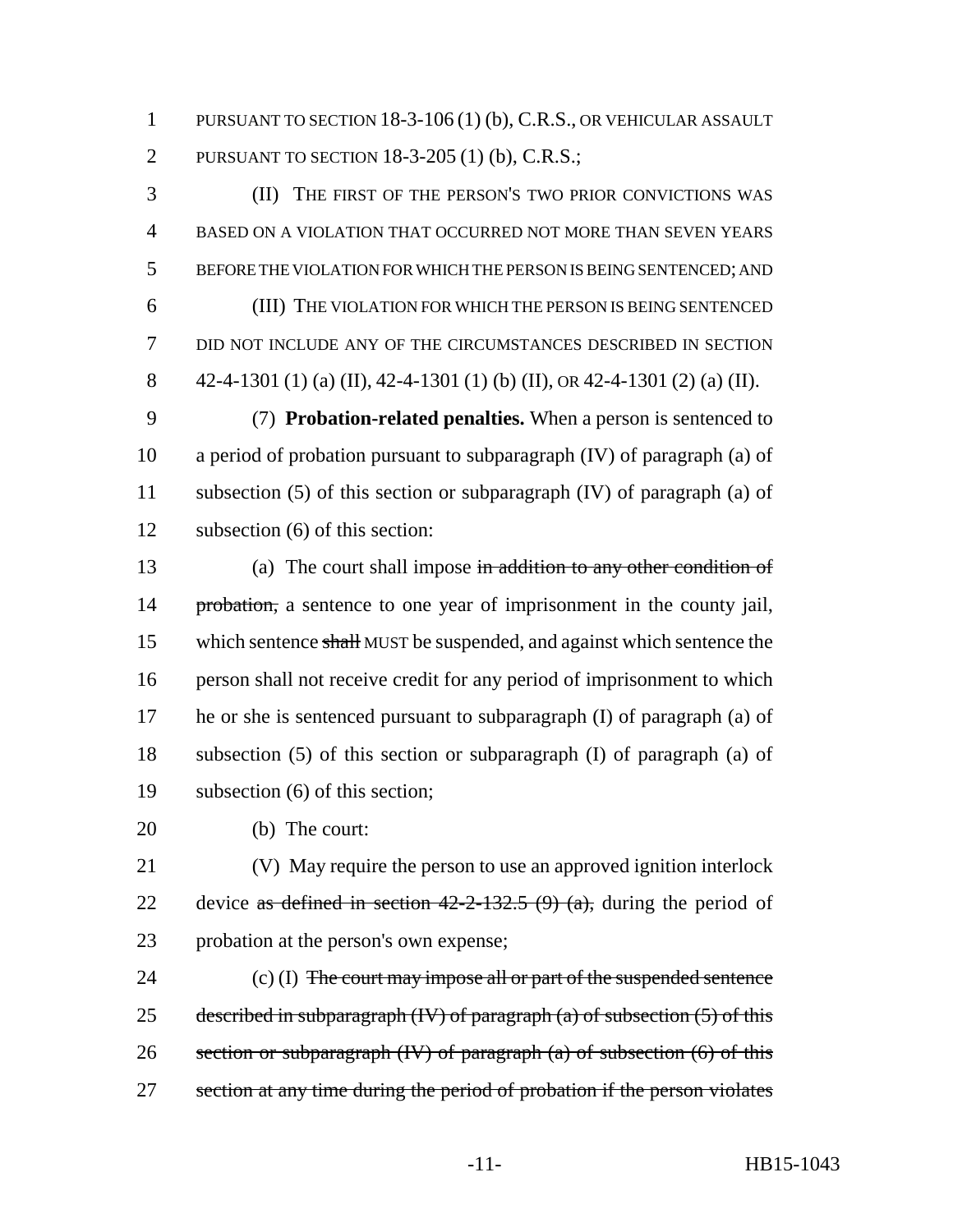a condition of his or her probation. During the period of imprisonment, 2 the person shall continue serving the probation sentence with no reduction in time for the sentence to probation. A cumulative period of 4 imprisonment imposed pursuant to this paragraph (c) shall not exceed one 5 year. IN IMPOSING A SENTENCE OF IMPRISONMENT PURSUANT TO PARAGRAPH (a) OF THIS SUBSECTION (7), THE COURT SHALL CONSIDER THE NATURE OF THE VIOLATION, THE REPORT OR TESTIMONY OF THE PROBATION DEPARTMENT, THE IMPACT ON PUBLIC SAFETY, THE PROGRESS OF THE PERSON IN ANY COURT-ORDERED ALCOHOL AND DRUG DRIVING SAFETY EDUCATION OR TREATMENT PROGRAM, AND ANY OTHER INFORMATION THAT MAY ASSIST THE COURT IN PROMOTING THE PERSON'S 12 COMPLIANCE WITH THE CONDITIONS OF HIS OR HER PROBATION.

13 (II) In imposing a sentence of imprisonment pursuant to 14 subparagraph (I) of this paragraph (c), the court shall consider the nature 15 of the violation, the report or testimony of the probation department, the 16 impact on public safety, the progress of the person in any court-ordered 17 alcohol and drug driving safety education or treatment program, and any 18 other information that may assist the court in promoting the person's 19 compliance with the conditions of his or her probation. Any imprisonment 20 imposed upon a person by the court pursuant to subparagraph  $(I)$  of this 21 paragraph (c) shall PARAGRAPH (a) OF THIS SUBSECTION (7) MUST be 22 imposed in a manner that promotes the person's compliance with the 23 conditions of his or her probation and not merely as a punitive measure.

 (8) **Ignition interlock devices.** In sentencing a person pursuant to this section, courts are encouraged to require the person to use an 26 approved ignition interlock device as defined in section  $42-2-132.5(9)$ (a), as a condition of bond, probation, and participation in programs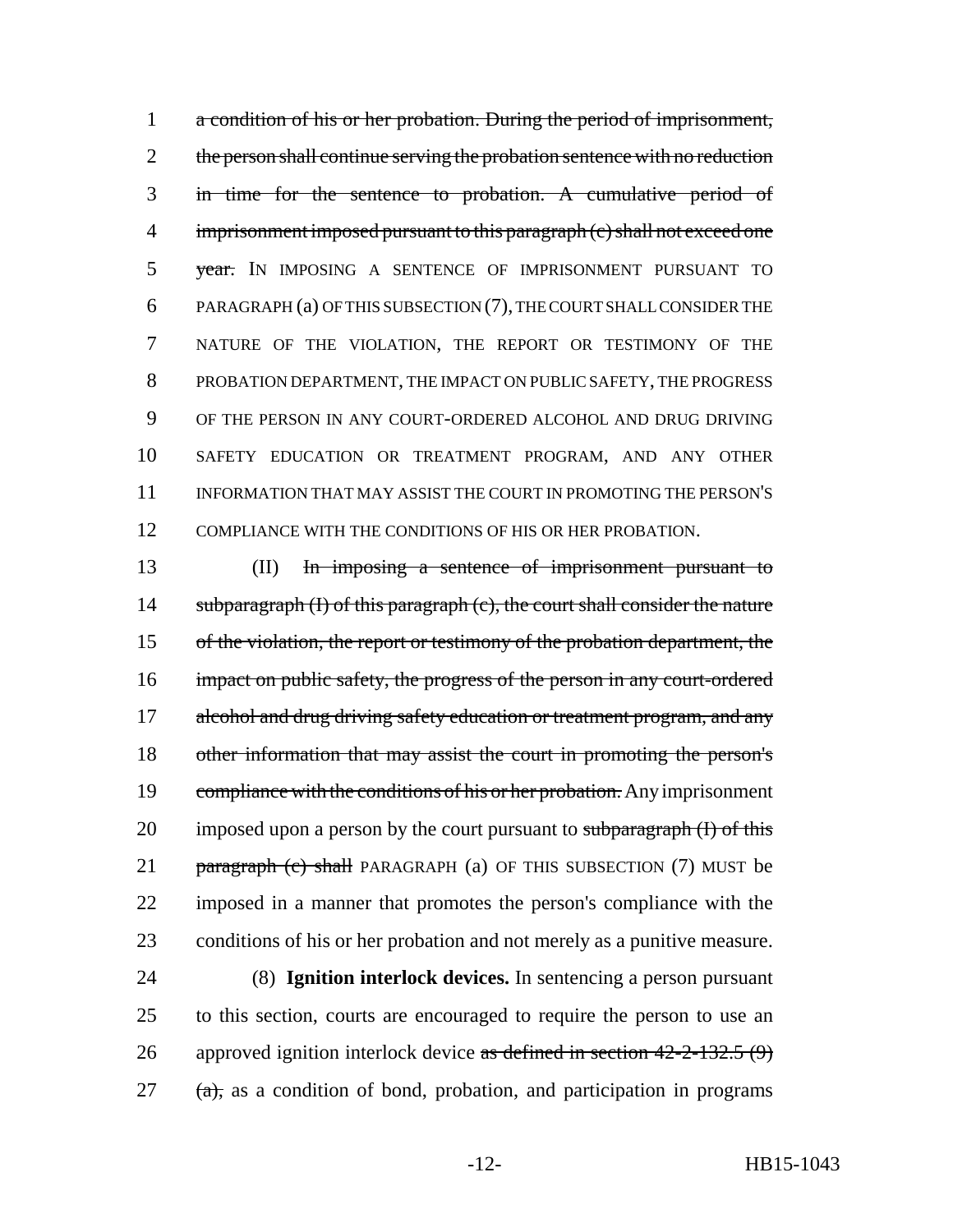pursuant to section 18-1.3-106, C.R.S.

 (9) **Previous convictions.** (a) For the purposes of subsections (5) 3 and (6) of this section, a person shall be IS deemed to have a previous conviction for DUI, DUI per se, DWAI, vehicular homicide pursuant to section 18-3-106 (1) (b), C.R.S., vehicular assault pursuant to section 18-3-205 (1) (b), C.R.S., aggravated driving with a revoked license 7 pursuant to section 42-2-206 (1) (b) (I) (A) or (1) (b) (I) (B), AS THAT CRIME EXISTED BEFORE THE EFFECTIVE DATE OF HOUSE BILL 15-\_\_\_\_, AS ENACTED IN 2015, or driving while the person's driver's license was under restraint pursuant to section 42-2-138 (1) (d), if the person has been convicted under the laws of this state or under the laws of any other state, the United States, or any territory subject to the jurisdiction of the United States, of an act that, if committed within this state, would constitute the offense of DUI, DUI per se, DWAI, vehicular homicide pursuant to section 18-3-106 (1) (b), C.R.S., vehicular assault pursuant to section 18-3-205 (1) (b), C.R.S., aggravated driving with a revoked license 17 pursuant to section 42-2-206 (1) (b) (I) (A) or (1) (b) (I) (B), AS THAT 18 CRIME EXISTED BEFORE THE EFFECTIVE DATE OF HOUSE BILL 15- , AS ENACTED IN 2015, or driving while the person's driver's license was under restraint pursuant to section 42-2-138 (1) (d).

 (15) If a defendant is convicted of aggravated driving with a revoked license based upon the commission of DUI, DUI per se, or 23 DWAI pursuant to section  $42-2-206$  (1) (b) (I) (A) or (1) (b) (I) (B), AS THAT CRIME EXISTED BEFORE THE EFFECTIVE DATE OF THIS HOUSE BILL 15-\_\_\_\_, AS ENACTED IN 2015:

 **SECTION 3.** In Colorado Revised Statutes, 42-2-132.5, **amend** (1) as follows: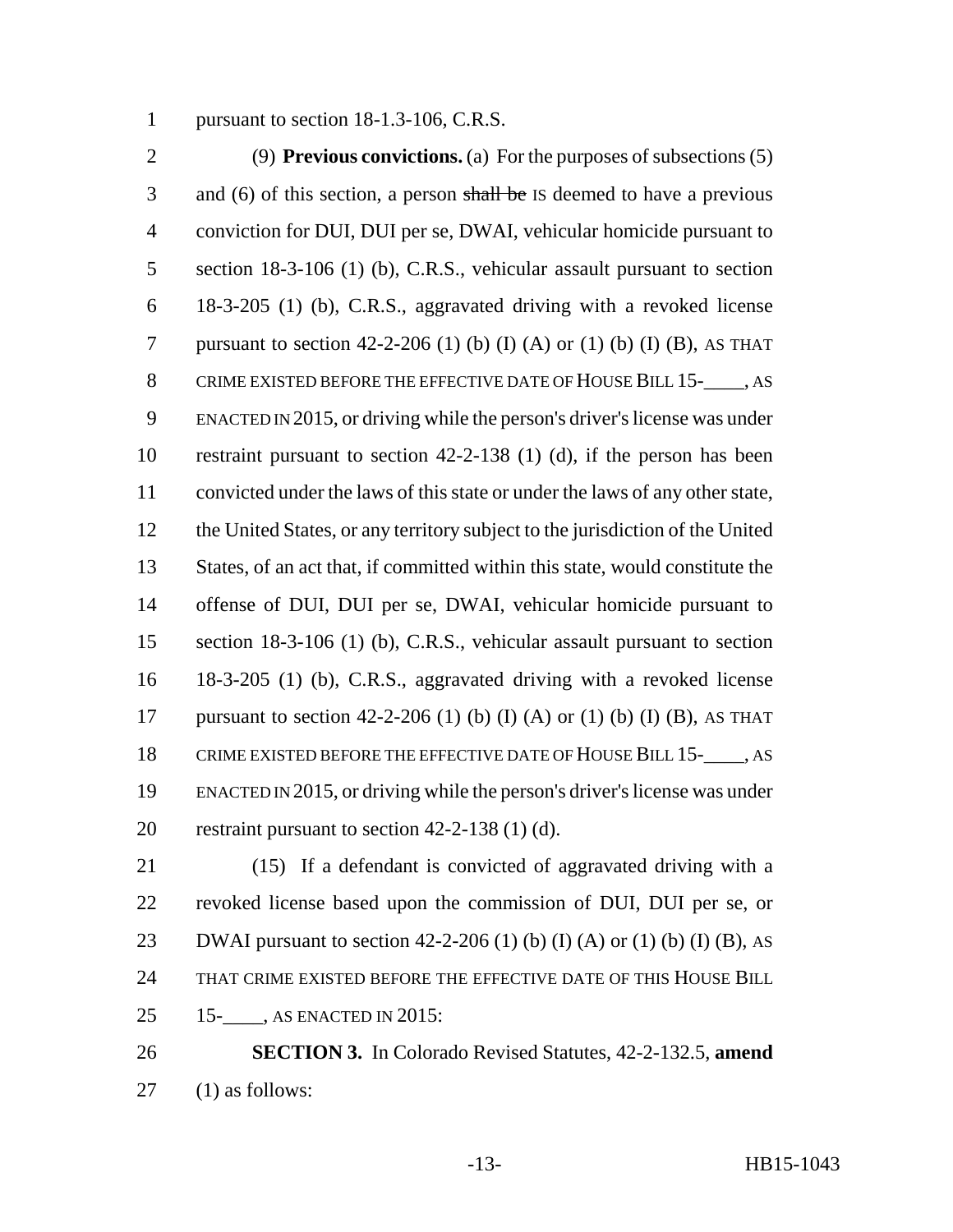**42-2-132.5. Mandatory and voluntary restricted licenses following alcohol convictions - rules.** (1) **Persons required to hold an interlock-restricted license.** (a) The following persons shall be required 4 to hold an interlock-restricted license pursuant to this section for at least one year following reinstatement prior to being eligible to obtain any other driver's license issued under this article:

 (a) A person whose privilege to drive was revoked for multiple convictions for any combination of a DUI, DUI per se, or DWAI pursuant 9 to section  $42-2-125(1)(g)(I)$  or  $(1)(i)$ ;

 $\left(\frac{b}{b}\right)$  (I) A person whose license has been revoked for excess BAC pursuant to the provisions of section 42-2-126 when the person's BAC was 0.15 or more at the time of driving or within two hours after driving or whose driving record otherwise indicates a designation of persistent 14 drunk driver as defined in section 42-1-102 (68.5);

15 (c) (II) A person whose privilege to drive was revoked as an habitual offender under section 42-2-203 in which the revocation was due in part to a DUI, DUI per se, or DWAI conviction; or

18  $(d)$  (III) A person whose privilege to drive was revoked for interlock circumvention pursuant to paragraph (a) or (b) of subsection (7) of this section.

 (b) A PERSON WHOSE PRIVILEGE TO DRIVE WAS REVOKED FOR 22 MULTIPLE CONVICTIONS FOR ANY COMBINATION OF A DUI, DUI PER SE, OR 23 DWAI PURSUANT TO SECTION 42-2-125 (1) (g) (I) OR (1) (i) SHALL HOLD AN INTERLOCK-RESTRICTED LICENSE PURSUANT TO THIS SECTION FOR AT LEAST TWO YEARS, BUT NOT MORE THAN FIVE YEARS, FOLLOWING REINSTATEMENT PRIOR TO BEING ELIGIBLE TO OBTAIN ANY OTHER DRIVER'S LICENSE ISSUED UNDER THIS ARTICLE.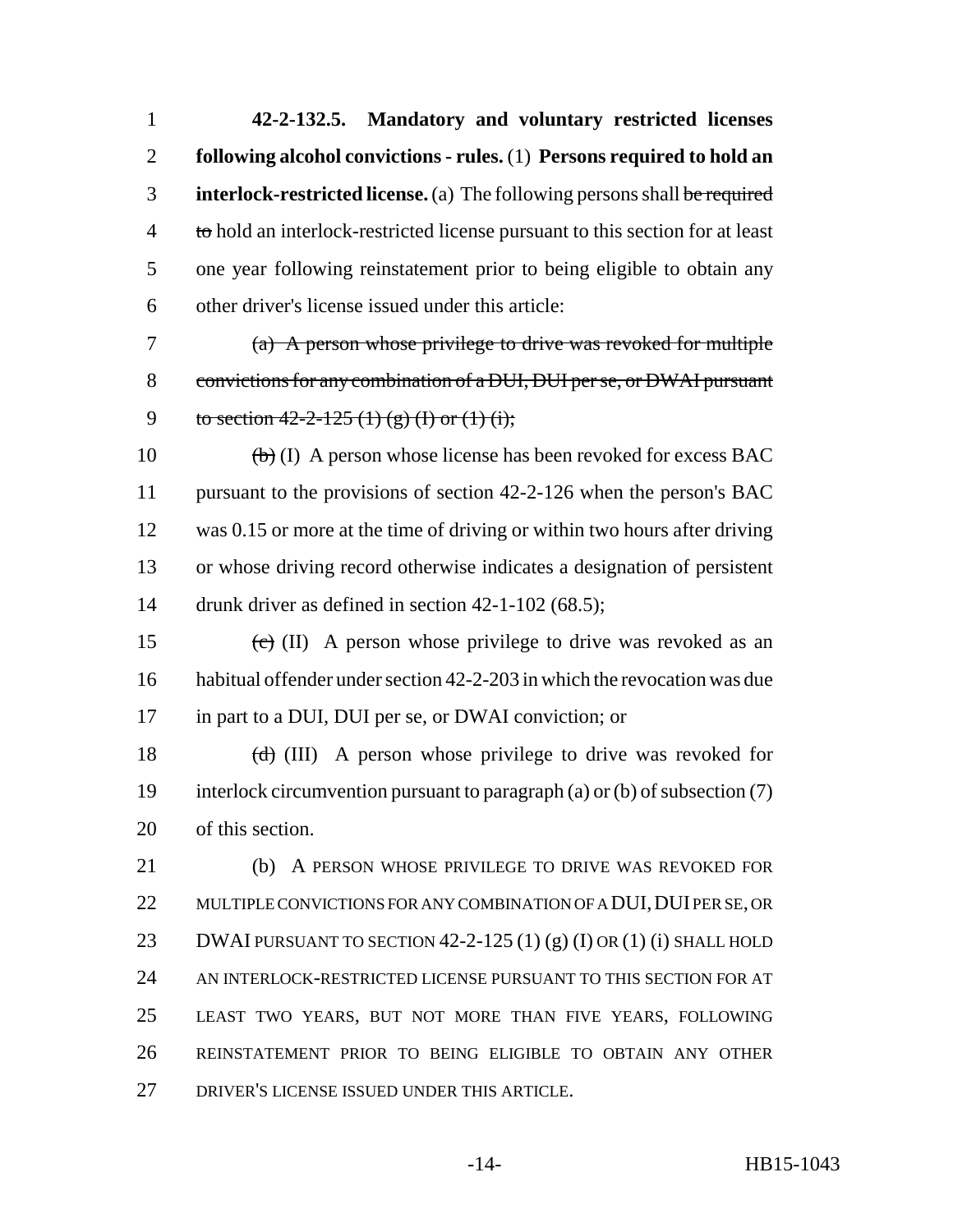**SECTION 4.** In Colorado Revised Statutes, 42-2-206, **amend** (1) (b) (II) and (1) (b) (III) introductory portion; and **repeal** (1) (b) (I) (A) 3 and (1) (b) (I) (B) as follows:

 **42-2-206. Driving after revocation prohibited.** (1) (b) (I) A person commits the crime of aggravated driving with a revoked license if he or she is found to be an habitual offender and thereafter operates a motor vehicle in this state while the revocation of the department prohibiting such operation is in effect and, as a part of the same criminal episode, also commits any of the following offenses:

10 (A) <del>DUI or DUI per se;</del>

(B)  $DWAt;$ 

12 (II) Aggravated driving with a revoked license is a class 6 felony, 13 punishable as provided in section 18-1.3-401, C.R.S. CLASS 1 14 MISDEMEANOR, PUNISHABLE AS PROVIDED IN SECTION 18-1.3-501, C.R.S.; EXCEPT THAT, A COURT SHALL SENTENCE THE OFFENDER TO A MANDATORY MINIMUM TERM OF IMPRISONMENT OF SIXTY DAYS IN THE CUSTODY OF A COUNTY JAIL.

 (III) If a defendant is convicted of aggravated driving with a revoked license based upon the commission of DUI, DUI per se, or DWAI pursuant to sub-subparagraph (A) or (B) of subparagraph (I) of 21 this paragraph (b), AS THAT CRIME EXISTED BEFORE THE EFFECTIVE DATE OF HOUSE BILL 15-\_\_\_\_, AS ENACTED IN 2015:

 **SECTION 5.** In Colorado Revised Statutes, 42-1-102, **amend** (109.7) as follows:

- **42-1-102. Definitions.** As used in articles 1 to 4 of this title, unless the context otherwise requires:
- (109.7) "UDD" means underage drinking and driving, and use of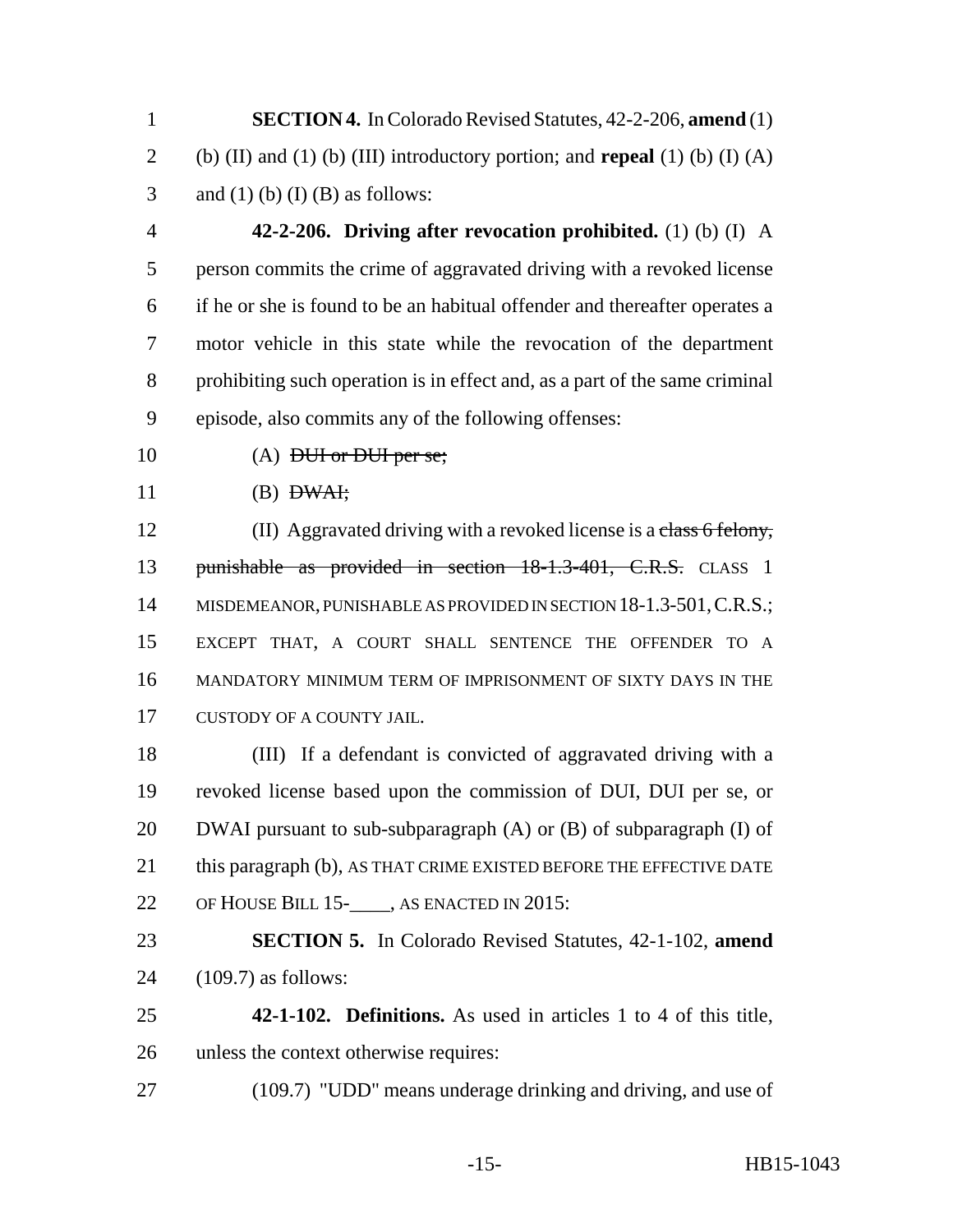- 1 the term shall incorporate by reference the offense described in section 2  $42-4-1301(2)$   $(a.5)$  SECTION 42-4-1301 (2) (d).
- **SECTION 6.** In Colorado Revised Statutes, 42-2-125, **amend** (2.5) introductory portion as follows:
- 

 **42-2-125. Mandatory revocation of license and permit.** 6 (2.5) The period of revocation under paragraph  $(g.5)$  of subsection (1) of this section for a person who is less than twenty-one years of age at the time of the offense and who is convicted of driving with an alcohol 9 content of at least 0.02 but not more than 0.05 under section 42-4-1301  $(2)$   $(3.5)$  SECTION 42-4-1301 (2) (d) is as follows:

 **SECTION 7.** In Colorado Revised Statutes, 42-4-1701, **amend** 12 (4) (a) (I) (N) and (4) (f) (I) as follows:

 **42-4-1701. Traffic offenses and infractions classified - penalties - penalty and surcharge schedule - repeal.** (4) (a) (I) Except as provided in paragraph (c) of subsection (5) of this section, every person who is convicted of, who admits liability for, or against whom a 17 judgment is entered for a violation of any provision of this title to which paragraph (a) or (b) of subsection (5) of this section apply shall be fined or penalized, and have a surcharge levied in accordance with sections 24-4.1-119 (1) (f) and 24-4.2-104 (1) (b) (I), C.R.S., in accordance with 21 the penalty and surcharge schedule set forth in sub-subparagraphs (A) to 22 (P) of this subparagraph  $(I)$ ; or, if no penalty or surcharge is specified in the schedule, the penalty for class A and class B traffic infractions is fifteen dollars, and the surcharge is four dollars. These penalties and surcharges apply whether the defendant acknowledges the defendant's 26 guilt or liability in accordance with the procedure set forth by paragraph (a) of subsection (5) of this section, is found guilty by a court of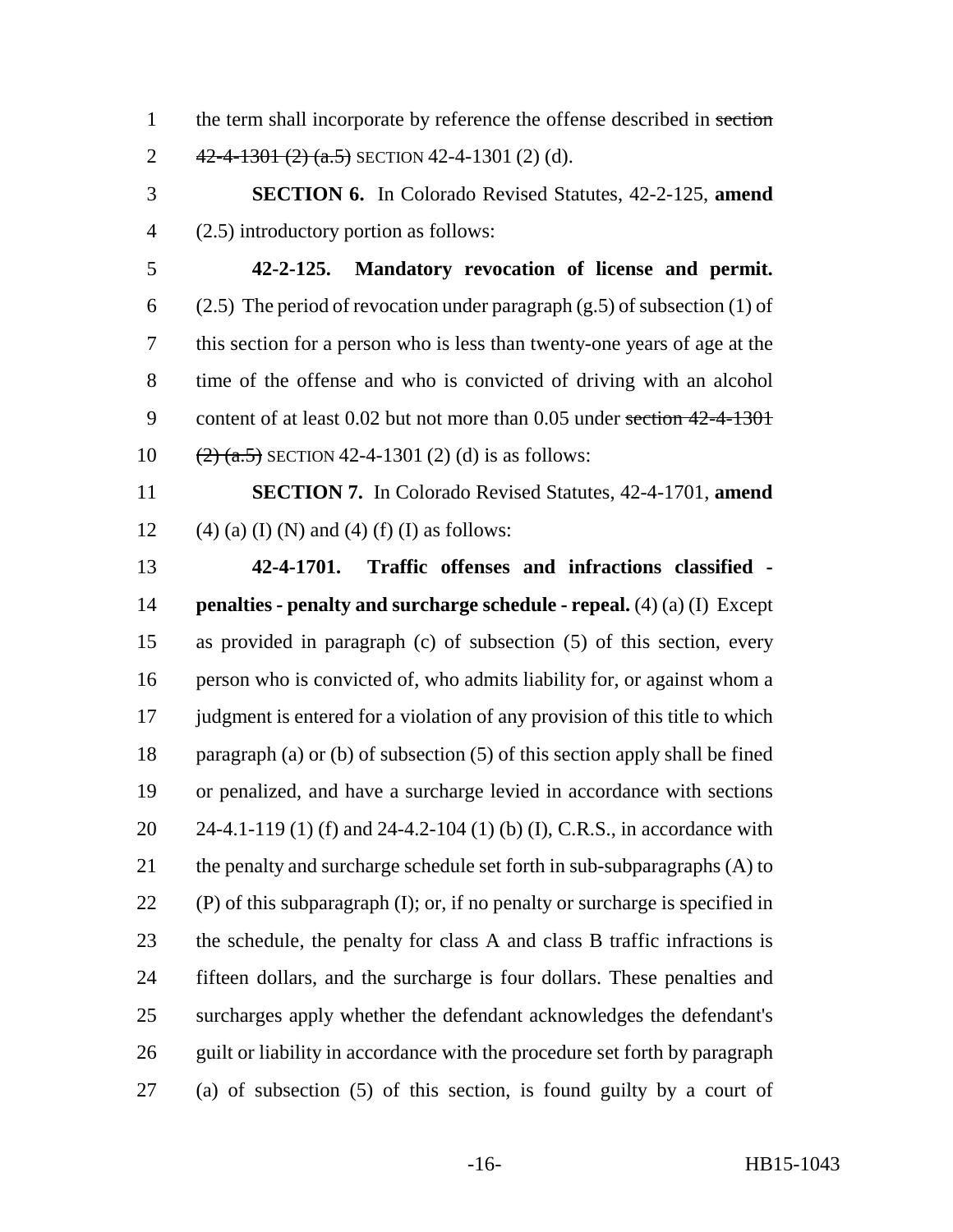|                | competent jurisdiction, or has judgment entered against the defendant by   |
|----------------|----------------------------------------------------------------------------|
|                | a county court magistrate. Penalties and surcharges for violating specific |
| 3 <sup>7</sup> | sections are as follows:                                                   |

| $\overline{4}$ | (N) Other offenses:                   |          |          |
|----------------|---------------------------------------|----------|----------|
| 5              | $42-4-1301 (2)(a.5)$ 42-4-1301 (2)(d) | \$100.00 | \$16.00  |
| 6              | 42-4-1305                             | 50.00    | 16.00    |
| 7              | $42 - 4 - 1305.5(2)$                  | 50.00    | 7.80     |
| $8\,$          | 42-4-1402                             | 150.00   | 16.00    |
| 9              | 42-4-1403                             | 30.00    | 6.00     |
| 10             | 42-4-1404                             | 15.00    | 6.00     |
| 11             | 42-4-1406                             | 35.00    | 10.00    |
| 12             | 42-4-1407 $(3)(a)$                    | 35.00    | 10.00    |
| 13             | $42 - 4 - 1407$ (3)(b)                | 100.00   | 30.00    |
| 14             | 42-4-1407 $(3)(c)$                    | 500.00   | 200.00   |
| 15             | 42-4-314                              | 35.00    | 10.00    |
| 16             | 42-4-1408                             | 15.00    | 6.00     |
| 17             | 42-4-1414 $(2)(a)$                    | 500.00   | 156.00   |
| 18             | $42 - 4 - 1414$ (2)(b)                | 1,000.00 | 312.00   |
| 19             | $42 - 4 - 1414(2)(c)$                 | 5,000.00 | 1,560.00 |
| 20             | $42 - 4 - 1416(3)$                    | 75.00    | 4.00     |
| 21             | $42 - 20 - 109(2)$                    | 250.00   | 66.00    |

 (f) (I) In addition to the surcharge specified in sub-subparagraph 23 (N) of subparagraph (I) of paragraph (a) of this subsection (4),  $\pi$ 24 additional THE COURT SHALL ASSESS A surcharge of five dollars shall be 25 assessed for a violation of section  $42-4-1301(2)$  (a.5) SECTION 42-4-1301 26 (2) (d). Moneys collected pursuant to this paragraph (f) shall MUST be 27 transmitted to the state treasurer who shall deposit such moneys in the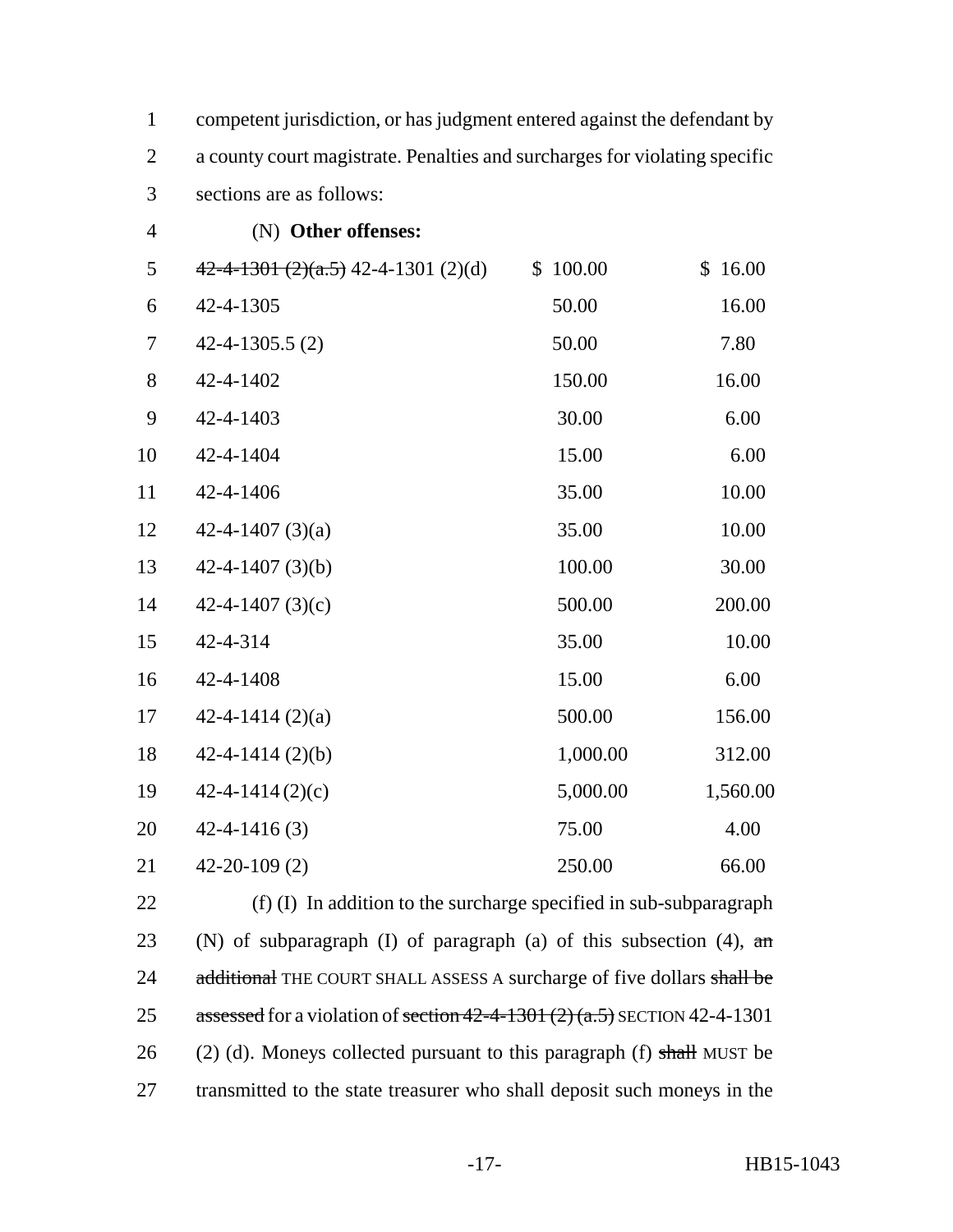rural alcohol and substance abuse cash fund created in section 27-80-117 (3), C.R.S., within fourteen days after the end of each quarter, to be used for the purposes set forth in section 27-80-117, C.R.S.

 **SECTION 8.** In Colorado Revised Statutes, 42-2-126, **amend** (4) 5 (d) (II) (A) as follows:

 **42-2-126. Revocation of license based on administrative determination.** (4) **Multiple restraints and conditions on driving privileges.** (d) (II) (A) If a person was determined to be driving with excess BAC and the person had a BAC that was 0.15 or more or if the person's driving record otherwise indicates a designation as a persistent drunk driver as defined in section 42-1-102 (68.5), the department shall require the person to complete a level II alcohol and drug education and treatment program certified by the unit in the department of human services that administers behavioral health programs and services, including those related to mental health and substance abuse, pursuant to section 42-4-1301.3 as a condition to restoring driving privileges to the person and, upon the restoration of driving privileges, shall require the person to hold a restricted license requiring the use of an ignition 19 interlock device pursuant to section 42-2-132.5 (1) (b) SECTION 42-2-132.5 (1) (a) (II).

 **SECTION 9.** In Colorado Revised Statutes, 42-2-132, **amend** (2) 22 (a) (II) (B) as follows:

 **42-2-132. Period of suspension or revocation.** (2) (a) (II) (B) If 24 the person was determined to be in violation of section 42-2-126 (3) (a) 25 and the person had a BAC that was 0.15 or more at the time of driving or within two hours after driving, or if the person's driving record otherwise indicates a designation as a persistent drunk driver as defined in section